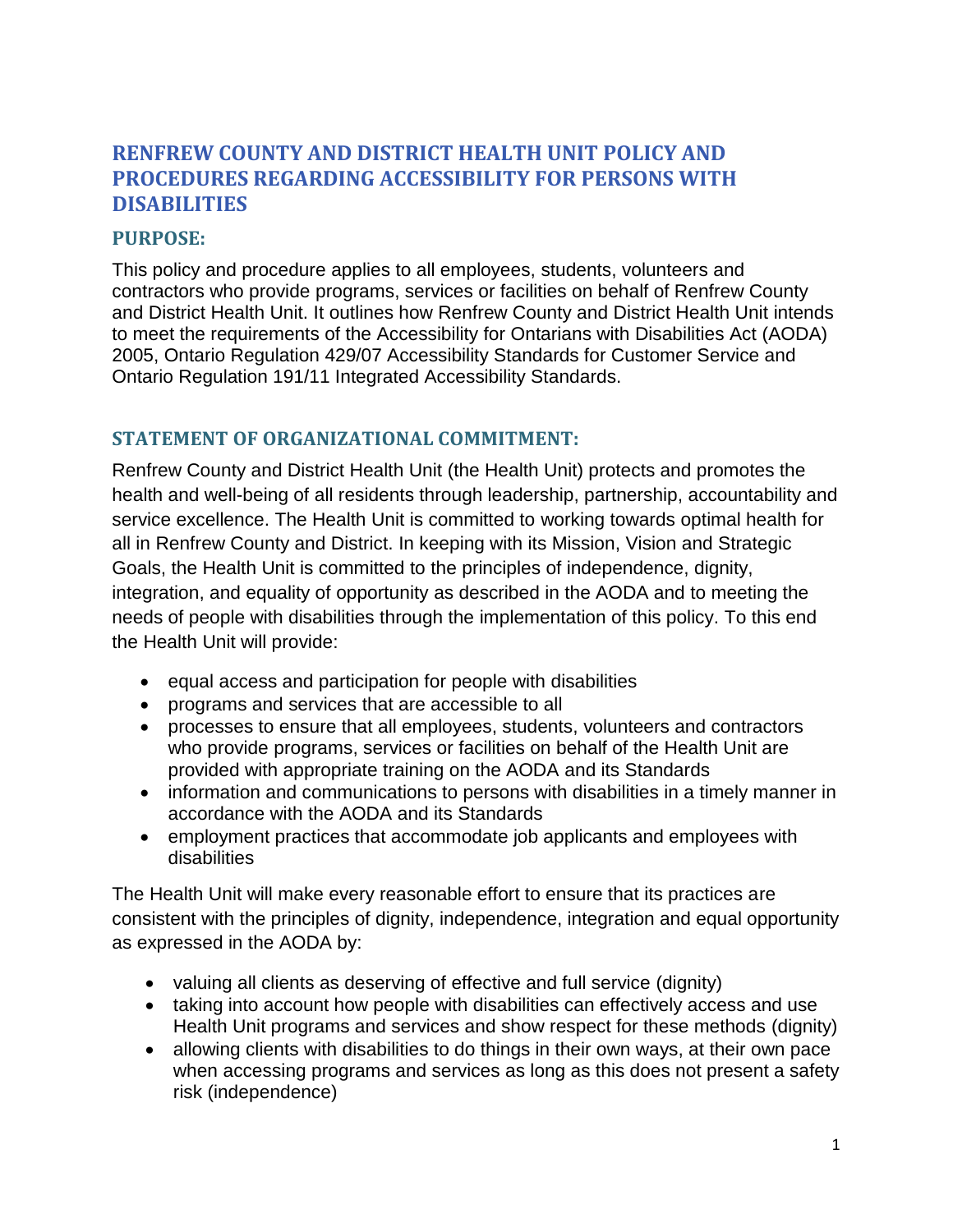- providing *integrated* services that allow people with disabilities to benefit from the same services, in the same places and in the same or similar ways as other clients, and providing *alternative* measures where necessary to meet the needs of people with disabilities (integration)
- taking into account individual needs when providing programs and services to ensure that people with disabilities have opportunities equal to those given others to obtain, use and benefit from Health Unit programs and services and do not experience barriers to access or participation (equal opportunity)
- upon request, communicating with people who have disabilities in ways that take into account their disability

## **GENERAL POLICY STATEMENT:**

The Health Unit has developed accessibility policies, procedures and a multi-year accessibility plan to facilitate full implementation of its responsibilities under the AODA and its Standards, in support of the Ontario goal of making the province accessible by 2025. The components of the Policy and Procedures Regarding Accessibility for Persons with Disabilities are outlined below:

## **Notice of Disruption in Service**

In the event of a planned or unexpected disruption to on-site services or facilities for clients with disabilities, the Health Unit will collaborate with landlords as necessary to notify clients promptly. A clearly posted notice will include information about the reason for the disruption, its anticipated length of time, and a description of alternative facilities or services, if available.

## **Assistive Devices**

The Health Unit will ensure that employees, students, volunteers and contractors who provide programs, services or facilities on behalf of the Health Unit are trained and familiar with any assistive devices we have on site or that we provide that may be used by customers with disabilities while accessing our programs or services.

## **Service Animals**

The Health Unit welcomes people with disabilities and their service animals. Service animals are allowed on the parts of our premises that are open to the public.

## **Support Persons**

A person with a disability who is accompanied by a support person is allowed to have that person accompany them on our premises.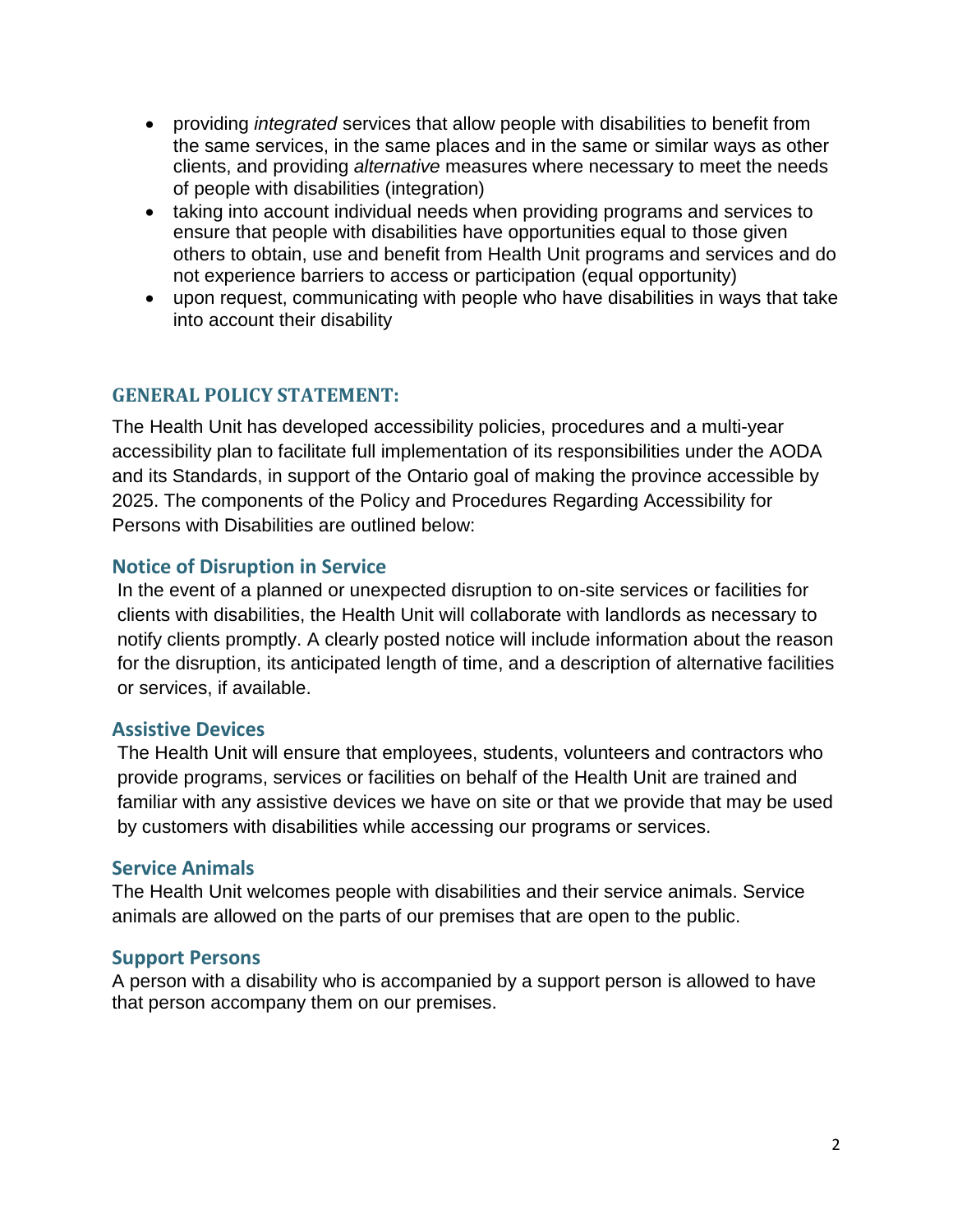## **Feedback Process**

Clients who wish to provide feedback on the way Renfrew County and District Health Unit provides programs and services to people with disabilities can contact us in the following ways:

**Email**: [contact@rcdhu.com](mailto:contact@rcdhu.com)

**Telephone**: 613-732-3629 or 1-800-267-1097

**In writing**: Renfrew County and District Health Unit, 7 International Drive, Pembroke ON K8A 6W5.

Clients can expect to hear back within five business days.

Upon request, the Health Unit will facilitate feedback through accessible formats or communication supports. Forms and surveys that gather feedback will include a statement such as the following: "Please ask us if you need this form in an accessible format, or if you would like help with completing it."

# **Training**

- The Heath Unit will provide training on Accessible Customer Services, the relevant Integrated Accessibility Standards and the Ontario Human Rights Code as it relates to people with disabilities.
- All employees, students, volunteers and contractors who provide programs, services or facilities on behalf of the Health Unit will be trained as soon as practicable after starting at the Health Unit, as part of their orientation. Training will also be provided when changes are made to the organization's accessibility policies, practices and procedures.

## **Information and Communication**

The Health Unit is committed to making information and communications accessible to persons with disabilities:

- Upon request, the Health Unit will provide accessible formats and communication supports for persons with disabilities that takes into account a person's accessibility needs, in a timely manner.
- The Health Unit will notify the public on its website and in the reception areas of its premises about the availability of accessible formats and communication supports.
- The Health Unit will make internet websites and web content conform to Web Content Accessibility Guidelines (WCAG) 2.0 initially at Level A for new web sites and web content, and increasing to level AA by January 1, 2021.
- Upon request, the Health Unit will provide emergency procedures, plans and public safety information that is accessible to people with disabilities.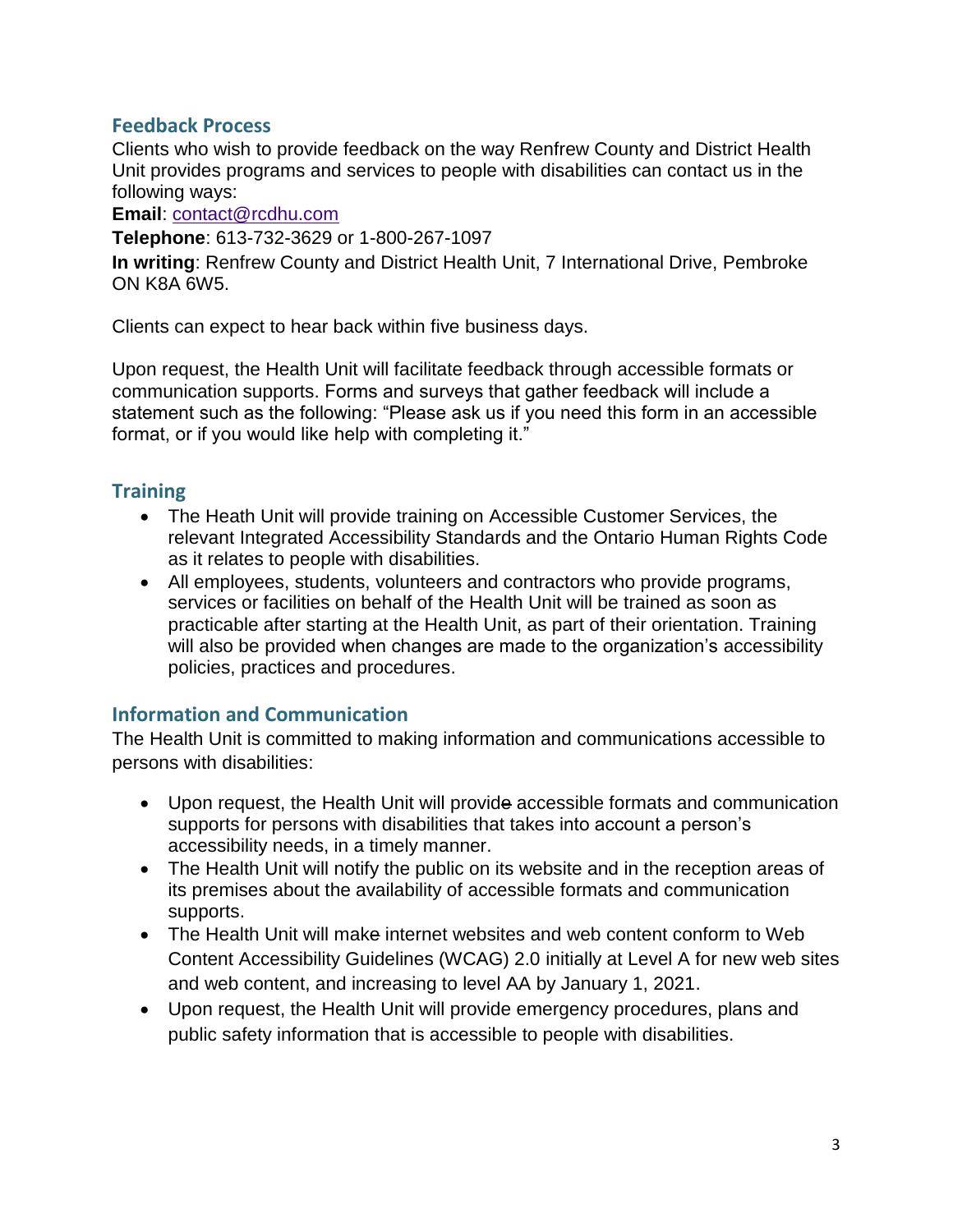## **Employment**

- The Health Unit is committed to fair employment practices and shall collaborate with persons with disabilities in developing accommodation solutions together. Accommodation requires collaboration between the organization and the person seeking accommodation.
- The Health Unit will ensure accommodation of persons with disabilities during employment recruitment and assessment processes and when persons with disabilities are hired.
- The Health Unit will consult with applicants who have disabilities and arrange for an interview format and process that meets their specific needs. As well, job postings will include a statement that accommodation is available for applicants with disabilities.
- The Health Unit will include the Health Unit's Policy and Procedures Regarding Accessibility for Persons with Disabilities in the orientation material for new employees.
- The Health Unit will ensure individual accommodation plans and return to work plans are developed for persons with disabilities.
- Upon request, the Health Unit will provide employees with disabilities with individualized emergency response information.
- The Health Unit will ensure that the needs of persons with disabilities are considered as part of career development, performance management and redeployment processes.
- The Health Unit will communicate its Policy and Procedures Regarding Accessibility for Persons with Disabilities through email, meetings or other methods as appropriate.
- Upon request, the Health Unit will consult with an employee with a disability to understand his/her needs and provide information needed to perform the employee's job and information that is generally available to employees in an accessible format or with communication supports.

## **PROCEDURES:**

## **General**

The Health Unit will make all accessibility policies, procedures and plans publicly available by posting them on the Health Unit's website. Upon request, all policies, procedures and plans will be provided in accessible formats and/or with communication supports.

The accessibility plan will be updated at least once every five years and the accessibility policies and procedures will be updated every two years at a minimum.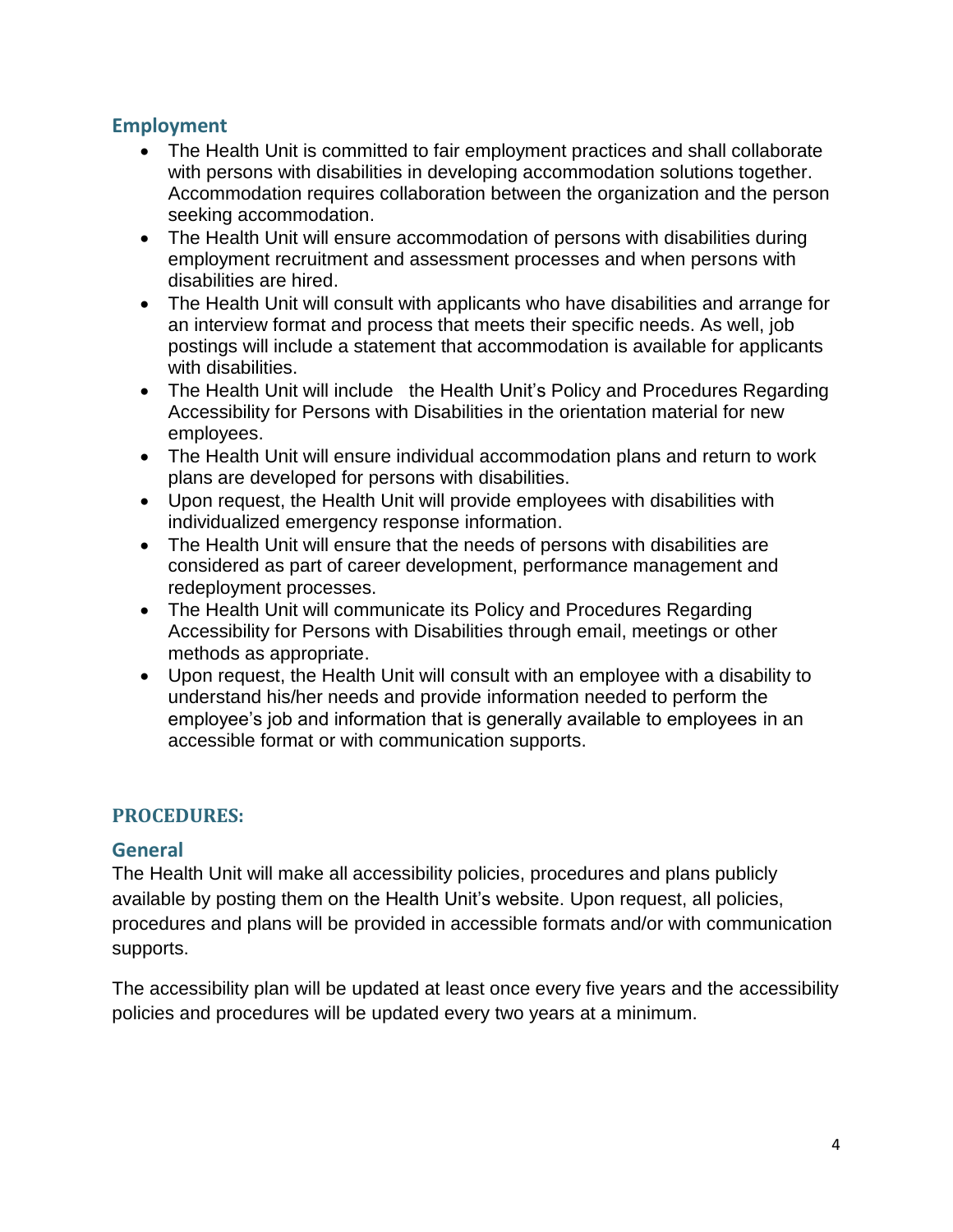# **Notice of Disruption**

Notices about disruption in service will be prepared by the most relevant Program Manager and will be posted at Health Unit offices and on the Health Unit's website where appropriate.

If the disruption is anticipated, the Health Unit will provide a reasonable amount of advance notice of the disruption. If the disruption is unexpected, notice will be provided as soon as possible.

# **Training**

Program Managers and Directors will ensure that all employees, students, volunteers and contractors who provide programs, services or facilities on behalf of the Health Unit receive training, and will ensure a record of training (dates of training, names of persons trained) is maintained.

Accessibility training will include the following:

- An overview of the AODA 2005, Ontario Regulation 429/07 Accessibility Standards for Customer Service and the relevant sections of Ontario Regulation 191/11 Integrated Accessibility Standards
- The Ontario Human Rights Code as it relates to people with disabilities
- The Health Unit's plan related to the Customer Service Standard
- How to interact and communicate with people with various types of disabilities
- How to interact with people with disabilities who use an assistive device or require the assistance of a service animal or a support person
- How to use the equipment or devices available on-site or otherwise that may help with providing programs or services to people with disabilities (Includes wheelchairs and telecommunication devices if available)
- What to do if a person with a disability is having difficulty in accessing the Health Unit's programs and services
- Requirements for each of the Integrated Accessibility Standards that apply to the Health Unit
- The Health Unit's accessibility policies, procedures and multi-year accessibility plan

# **Information and Communication**

Upon receiving a request for accessible formats or communication supports, the Health Unit will:

- Consult with the person making the request to understand how we can meet his/her needs, as soon as possible after the request is made.
- Provide the information in an accessible format or provide communication support as soon as possible.
- If the information or communication is unconvertible (it is not technically feasible to convert the information or communication, or the technology to convert it is not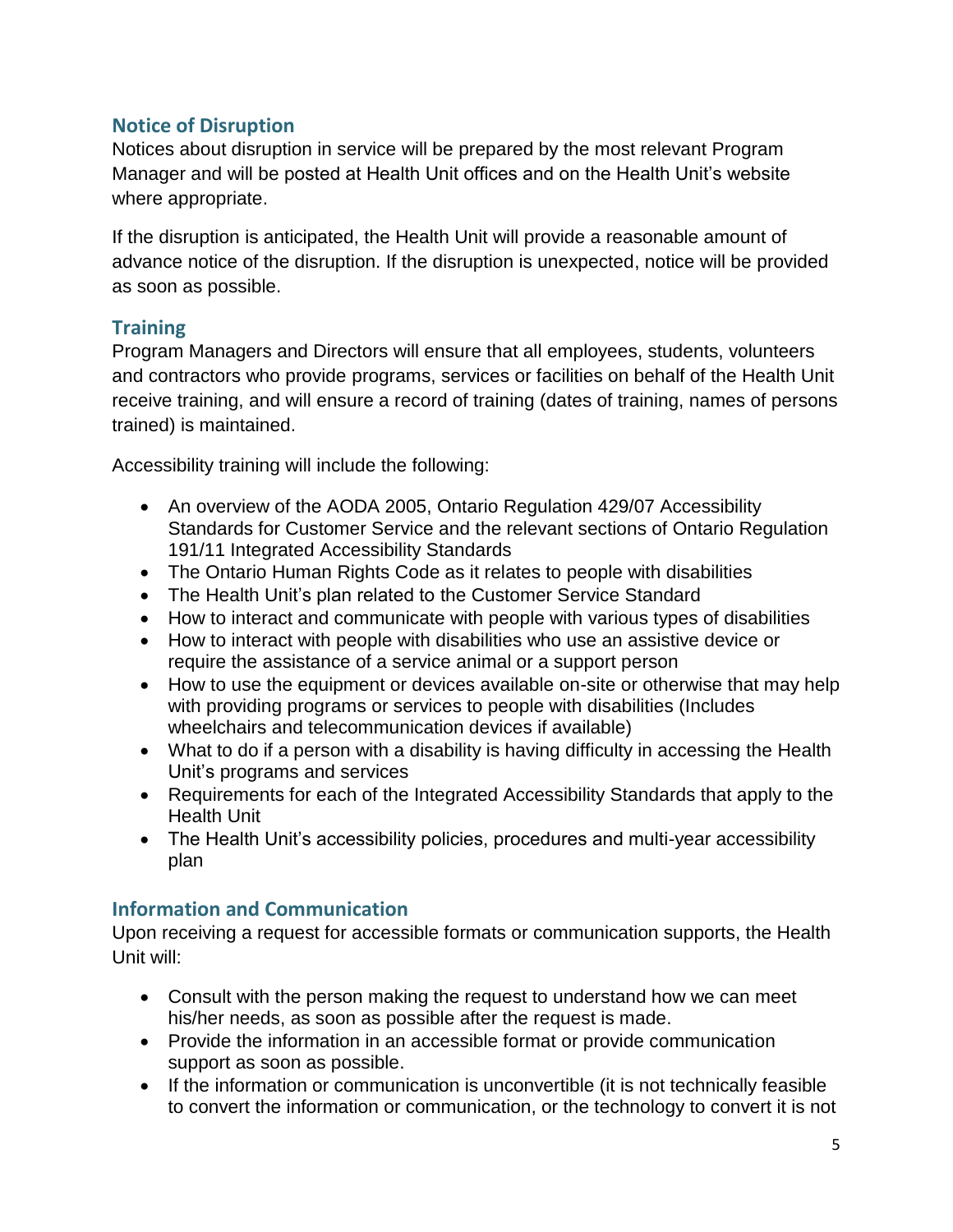readily available), the Health Unit will provide an explanation of why the information or communication is unconvertible and a summary of the unconvertible information.

*Appendix A provides further information and examples of ways to make information and communication accessible.*

## **Employment**

- Human resources will inform applicants through the recruitment and selection process that the Health Unit will provide accommodations upon request for persons with disabilities.
- Human resources will ensure processes are in place to determine the accommodation needs of employees and that the responsible manager of the employee is informed. Managers will then include this information as part of the performance management process.
- Human resources will ensure the development of accommodation plans and return to work plans for employees who have been absent with a disability.

Updated September 13, 2017